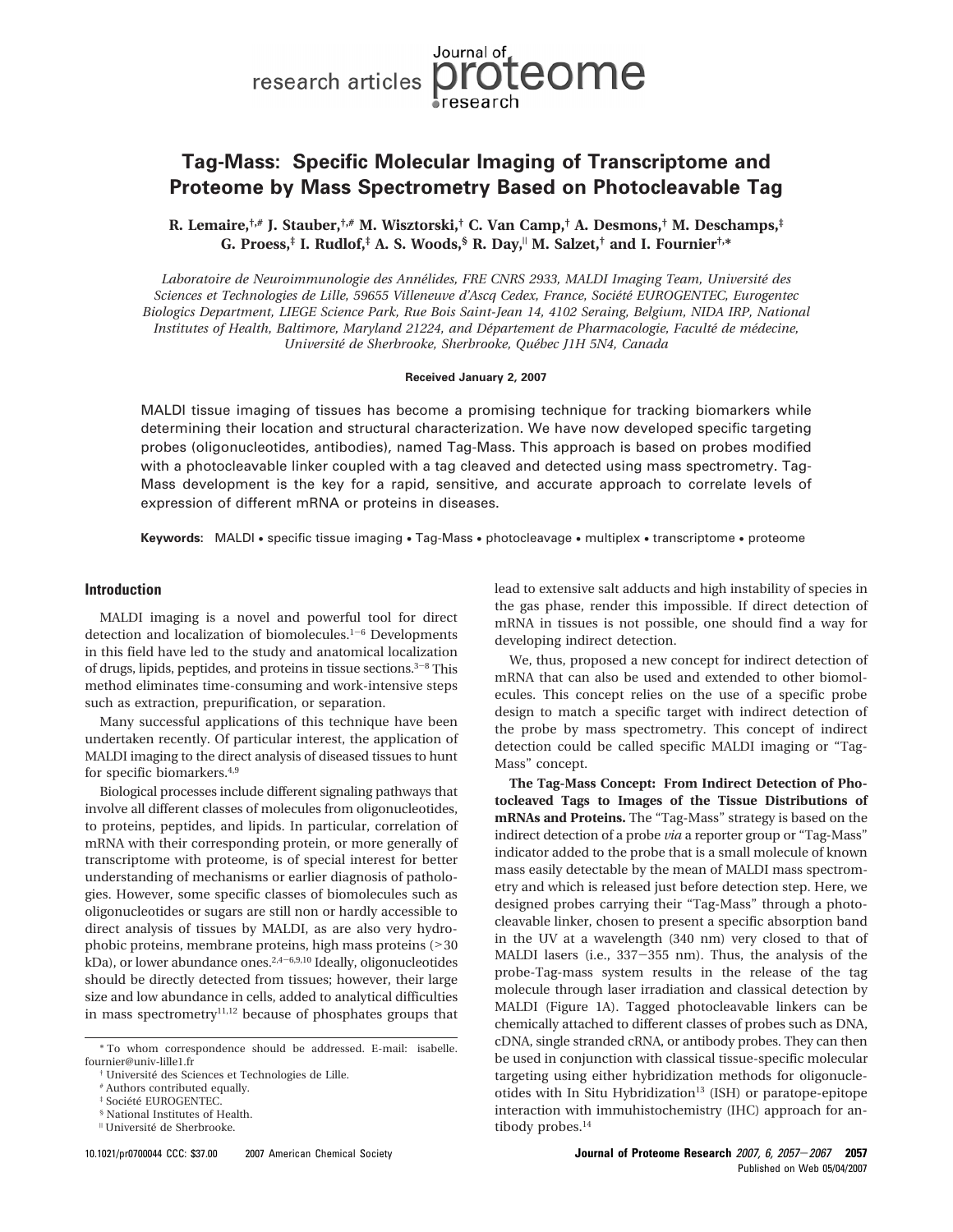

**Figure 1.** (A) Schematic representation of the concept of MALDI imaging of mRNA using tagged oligonucleotide probes for detection by photocleavage. (B) Scheme of the photocleavable linker/tag system for indirect detection after photodissociation under the MALDI UV laser wavelength.

In MALDI, material ejection is promoted by laser irradiation and restricted to the area where the laser beam impacts the sample surface. The mass spectrum reflects the molecular composition of the tissue in this specific site. In the case of mRNA, if the tagged oligonucleotide probe hybridizes to its complementary mRNA sequences, then laser irradiation will photocleave the linker, inducing tag release and leading to the characteristic signal of the tag in the resulting mass spectrum. At positions where no target mRNA are present, the characteristic signal for the tag will not be observed since no hybridization had occurred. Thus, as in standard MALDI imaging, scanning the tissue section in a point-to-point mode, we can obtain images of mRNAs indirectly by reconstructing the molecular image of the tag molecule on the basis of its mass signal mass data (Figure 1B). The same strategy can be adapted for mapping target proteins using tagged antibodies in combination with IHC experiments. For antibodies, preference was given to use indirect IHC with a primary-secondary antibody system. Indeed, indirect IHC is known to present better performances by decreasing steric obstruction problems and increasing detection level, since secondary antibodies will recognize consensus epitope present in the primary antibody sequence allowing attachment of several secondary antibodies. Moreover, secondary antibodies are easier to produce since they require much less specificity. Thus, by chemically modifying secondary antibodies by adding a photocleavable linker and a tag, image reconstruction on the base of tag signal give the studied protein image.

Here, we report the proof that such a new concept can work, with good sensitivity, both for mRNA and proteins using a peptide as tag molecule.

A specific tagged antibody can be used for indirect experiments. However, in our opinion, addition of the linker and tag on a secondary antibody recognizing the C-terminus of a primary antibody is easier to use and allows signal amplification. Thus, as for ICC experiments, a primary antibody will specifically bind its target antigen. The tagged secondary antibody will then specifically recognize the first one Then, as for mRNA, the scanning of the tissue sections using MALDI MS will allow indirect detection of the protein by monitoring the tag in the mass spectra. As for oligonucleotides, multiple different protein-specific images can be obtained by MALDI in one experiment by using directly tagged primary antibodies with different peptides or secondary antibodies developed in different animal species.

Inherent in this approach to specific molecular imaging of mRNA and proteins are the sensitivity and multiplex possibilities of mass spectrometry. It should be of great interest for transcriptome/proteome co-localization mapping, and will find application when and where co-locating a protein and its corresponding mRNA are important. It should give evidences of the heterogeneity of distribution of localized transcriptional regulation of a specific transcript compared to its corresponding protein level.

## **Μaterials and Μethods**

R-Cyano-4-hydroxycinnamic acid (HCCA), 3-hydroxypicolinic acid (3-HPA), angiotensin II, Des-Arg-bradykinin, substance P, ACTH 18-39, ACTH 7-38, and bovine insulin were obtained from Sigma-Aldrich and used without any further purification.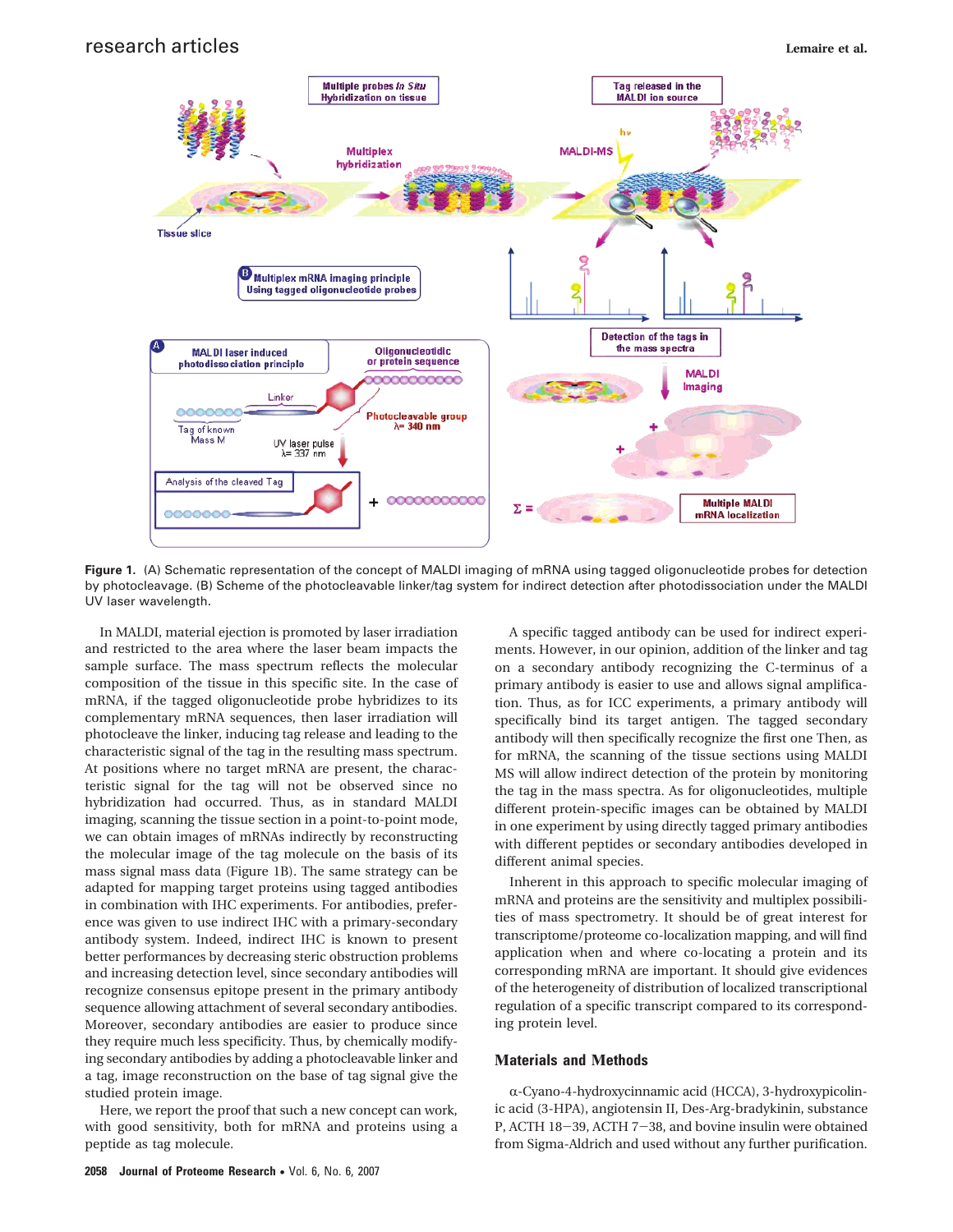Trifluoroacetic acid (TFA) was purchased from Applied Biosystems. Acetonitrile p.a. and methanol p.a. were from J.T. Baker.

For Tag synthesis, solvents (DMF, dichloromethane) purchased from Biosolve were of the peptide synthesis grade and used as they were. The amino acids and the 4-[4-[1-(Fmocamino)ethyl]-2methoxy-5-nitrophenoxy]butanoic acid (photoclivable linker) were purchased from Novabiochem; the *N*-methylmorpholine (NMM), the *N*,*N*′-diisopropylcarbodiimide (DIPCD), *N*-(3-dimethylaminopropyl)-*N*′-ethylcarbodiimide hydrochloride (EDAC), and the *N*,*N*-diisopropylethylamine (DI-PEA) from Aldrich; the trifluoroacetic acid and the 2-(1*H*benzotriazole 1-yl)-1,1,3,3-tetramethyluronium tetrafluoroborate/ *N*-hydroxybenzotriazole (TBTU) from Biosolve; the goat antirabbit IgG and the PD 10 (G 25 resin column) from Sigma; and the 3-maleimidobenzoic acid *N*-hydroxysuccinimide ester (MBS) from Pierce.

**Peptide Tagged Photocleavable Molecules Synthesis. 1. Photocleavable Tagged Oligonucleotide.** The peptide is synthesized on Symphony (Protein Technologies, Inc.) and purified on a Delta-Pak C18, 15 *µ*m, 100 Å column (Waters). The oligonucleotide is synthesized from 3′ to 5′ on Expedite (Applied BioSystem). The amine function with photocleavable linker is added in the 5′ region before cleavage and deprotection. These steps are performed using a 28% NH4OH solution during 24 h in the dark. The amino oligonucleotide is then purified on a Delta-Pak C18, 15  $\mu$ m, 300 Å column (Waters). The amino function of the oligonucleotide is coupled with a heterobifunctional reagent comprising a maleimide function. The maleimido oligonucleotide is solubilized in water and added to a 1.2 equiv of peptide in solution. The mixture is stirred for 16 h. The oligo-peptide conjugate is then purified on a Delta-Pak C18, 15  $\mu$ m, 300 Å column (Waters) and characterized using MALDI-MS (see Mass Spectrometry section).

**2. Photocleavable Tagged Antibody.** Peptides were custommade by Eurogentec S.A. using solid-phase peptide synthesis (SPPS) on a 0.25 mmol scale using Fmoc (9-fluorenylmethyloxycarbonyl amino-terminus protection) standard synthesis protocols (4 equiv of Fmoc-AA) with double coupling reactions (twice 40 min) using TBTU/NMM which has activator on a Symphony (Rainin Instrument Co., Woburn, MA) synthesizer. The photocleavable linker (4 equiv) was introduced manually using DIPCDI/DIPEA (2 h) as activator. Purifications were performed by RP-HPLC on a Waters (Milford, MA) Delta-Pak C18 [15  $\mu$ m, 100 Å, 25 mm  $\times$  100 mm] column using a Waters liquid chromatography system consisting of Model 600 solvent delivery pump, a Rheodine injector, and a automated gradient controller (Solvent A, H<sub>2</sub>O/0.125% TFA; Solvent B, CH3CN/0.1% TFA, Gradients,  $5-15\%$  to  $30-60\%$  B in 20 min). Detection was carried out using Model M2487 variable wavelenght UV detector connected to the Waters Millenium software control unit. The Quality Control was performed by analytical RP-HPLC on a Waters Delta-Pak C18 [5 *µ*m, 100 Å, 150 mm × 3.9 mm] column (Solvent A, H2O/0.125% TFA; Solvent B, CH3CN/0.1% TFA. Gradient, 100% A to 60% B in 20 min) using a Waters Alliance 2690 Separation Module equipped with a Waters 996 Photodiode Array Detector and a MALDI-TOF MS (see Mass Spectrometry section).

The functionalization with the photolinker-derivatized peptide A was done as follows: a solution of 0.5 mg of MBS in 300 *µ*L of DMF was added to a solution of 4 mg of goat anti-rabbit IgG in 2 mL of PBS and mixed for 30 min. The solution was then desalted on a PD 10 column using 50 mM phosphate

buffer at pH 6. To this desalted activated IgG, a solution of 1 mg of the photocleavable-derivatized peptide in 300 *µ*L of DMF and 1 mL of PBS was added and stirred for 3 h at room temperature. Afterward, the reaction mixture was dialyzed overnight against PBS (membrane cutoff 12-14 000).

**3. Synthesis of dUTP**-**Peptide Conjugates with a Photocleavable Linker.** To prepare this triphosphate, an Fmocprotected CPG resin was required. The succinylate was prepared from GT115A (100 mg). The sample was relatively pure but contained a small amount (by TLC) of a higher running nontritylated compound. Since it was not possible to purify the succinate, the reaction was modified slightly. 1.5 equiv were used since the exact purity of the product was undetermined. The reaction did not go to completion (from TLC this was more than 50%) by comparing the intensity of the components on the TLC by UV (254 nm) and the intensity of the DMT cation upon treatment with HCl fumes. Since the nonsuccinylated product would not react, the resin was functionalized using this mixture. The resin was prepared, but the loading was very low, 5.4  $\mu$ mol g<sup>-1</sup> (180 mg).

The resin was detritylated using 2% TCA/DCM washed with DCM until the DMT cation was totally removed. This was then dried (argon), and the resin was soaked in pyr/DMF 1:3 (0.4 mL) for 5 min before a solution of 0.1M Eckstein's reagent in dioxane was added (0.1 mL). The reaction was allowed to stand for 15 min. The resin was then washed (dioxane, MeCN) and dried (argon). The resin was again soaked in a solution of 0.5M bis-(tributylammonium) pyrophosphate in anhydrous DMF and tri-*n*-butylamine for 20 min, and the resin was washed (DMF, MeCN) and dried (argon). The product was oxidized (iodine/water/pyridine/THF for 30 min), washed (MeCN), and dried (argon). The Fmoc protecting group was removed (20% piperidine/DMF, 0.5 mL, 20 min), and the resin was washed thoroughly, (DMF, MeCN) and dried (rgon). This was then washed with DCI, a solution of DCI/photolabile amino linker CEP (1:1, 0.5 mL) was added, and the reaction was allowed to stand for 20 min. The solution was removed, and the resin washed (MeCN) and dried (argon). A mixture of cap A/cap B (1:1, 0.5 mL) was added, and the resin was soaked for 5 min before removing the capping reagents and washing and drying the resin as before. The product was oxidized  $(I_2/THF/pyr/H_2O$ , 5 min), and the resin was washed and dried as before. This was cleaved from the resin with cNH4OH at room temperature for 30 min, then purified by anion exchange HPLC on a Dionex NucleoPac100 HPLC column using the following solvent system: Buffer A, 0.1M NH4Cl with 10% acetonitrile; Buffer B, 1M NH4Cl with 10% acetonitrile; flow rate 2.5 mL/min using 6Triphos.mth. This gave 3 fractions (A, 7 min; B, 7.9 min; and C, 10.3 min). All 3 fractions were lyophilized overnight before being desalted by reverse-phase HPLC Buffer A, Water; Buffer B, acetonitrile; flow rate 4 mL/min. The 3 fractions were again lyophilized overnight before being suspended in 200 *µ*L of water. MS showed that CMM661A pk 1 was definitely not the triphosphate, but it could be either CMM661pk 2 or 3 (very similar MS profiles). (CMM662A was formed from CMM661A pk 2, and CMM663A was formed from CMM661A pk 3.) Both samples were then used in the subsequent reaction. Bicarbonate buffer (10  $\mu$ L) and the maleimide NHS ester (50  $\mu$ L) were added to each sample and the reactions agitated overnight. The samples were diluted with milliQ water (500 *µ*L) and filtered. The samples were purified by RP-HPLC, buffer A, 0.1M TEAA; buffer B, MeCN; flow rate 4 mL/min using MeCN50.mth and the coupling of the peptide was carried out on these fractions.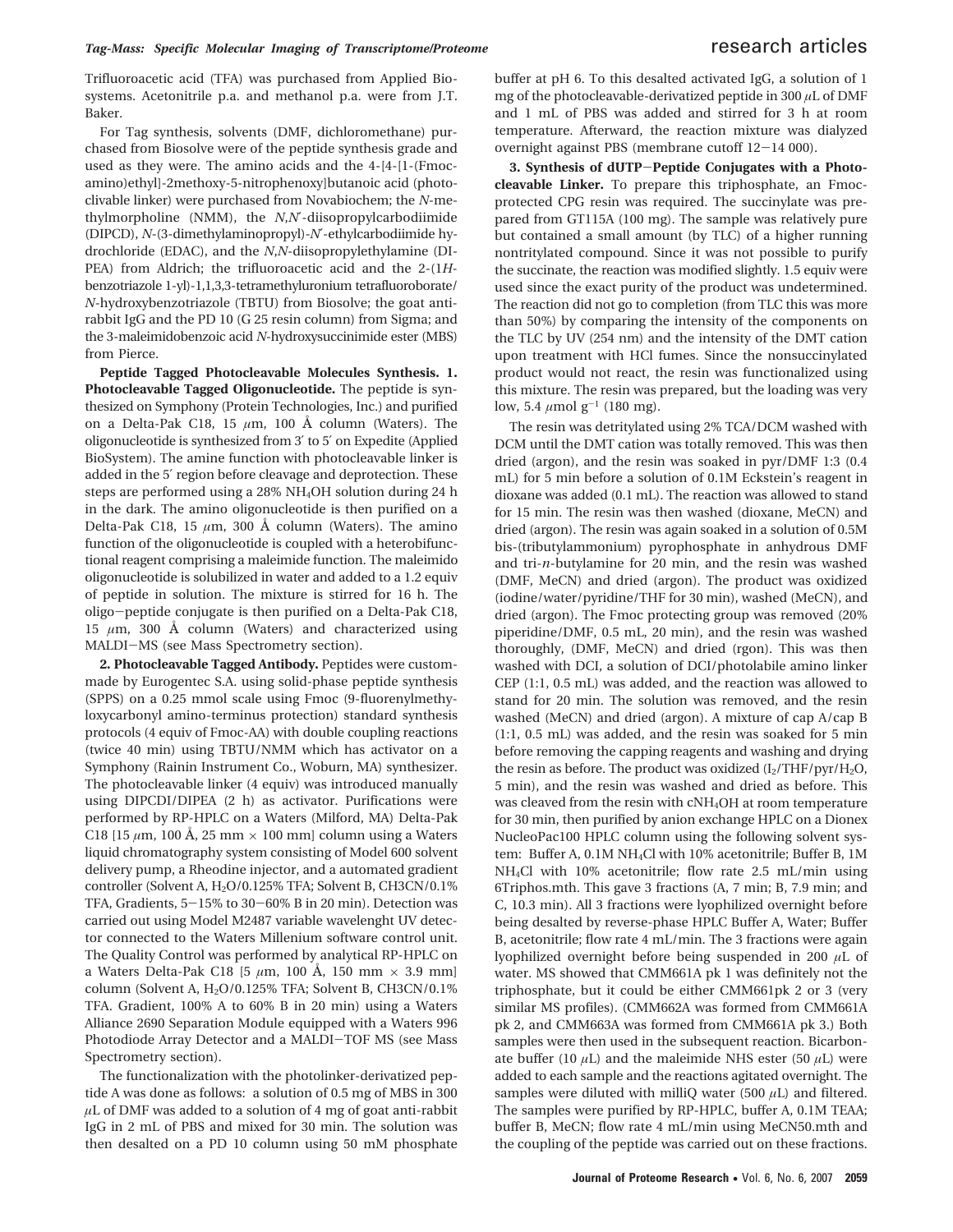

**Figure 2.** MALDI mass spectrum in the linear positive mode of an oligopeptide including a 20-mer oligonucleotide sequence and the photocleavable linker/peptide system with 3-HPA as matrix.

**Tissue Preparation for** *in Situ* **Hybridization (ISH).** Formalin Fixed Paraffin Embedded tissues (FFPE) sections of 10 *µ*m were transferred onto a conductive ITO-glass. Sections were stored at 30 °C overnight for good adherence. Tissues were then dewaxed using xylene  $(2 \times 15 \text{ min})$ , and then hydrated during 5 min in 3 steps of mixed ethanol/water baths (96°, 70°, 30°). Sections were prepared according to classical ISH protocols. Tissues were incubated in glycine 0.1 M/Tris HCl buffer (pH 7.4), then treated for 15 min with proteinase K for protein digestion (1  $\mu$ g/ $\mu$ L in 1 M/Tris HCl and 0.5 M EDTA, pH 8). After post-fixation with 4% paraformaldehyde (0.1 M Phosphate/5 mM MgCl<sub>2</sub> buffer, pH 7.4) for 15 min, a 10 min bath with triethanolamine (0.1 M, pH 8) was carried out. Sections were washed with  $2 \times$  SSC, then ultrapure water for 5 min. Probes were denaturated at 100 °C for 10 min, and after a 3 step tissue dehydratation (30°, 70°, 96°), hybridization was done for 16 h at 55 °C dissolving cDNA probes in hybridization buffer (Dextran sulfate 10%, formamide 50%, 20 $\times$  SSC 20%, 100 $\times$ Denhardt's 10%). Tissues were incubated with Rnase (10 *µ*g/ mL, 37 °C, 30 min), then rinced 10 min with successive SSC/ 2-mercaptoethanol (0.07%) solutions ( $2 \times$ ,  $1 \times$ ), and twice  $0.5 \times$ at 55 °C for 30 min. After rinsing slices with  $0.1 \times$  SSC for 5 min at room temperature, one bath of ultrapure water was carried out to remove the excess of polymers. Tissues were kept drying at room temperature before MALDI matrix application.

**Tissue Preparation for Immunocytochemistry (ICC).** Adult male Wistar rats weighing 250-350 g (animal welfare accreditation by the French ministry of the agriculture No. 04860) maintained under standard care were used. Animals were sacrificed by decapitation and immediately dissected to remove the brain. Frozen sections of 10 *µ*m were performed on a cryostat and immediately transferred onto a conductive Indium-Tin Oxide (ITO) glass (Bruker Daltonics, Wissenbourg, France). After drying sections for 5 min at room temperature, tissues were heated at 80 °C for 20 s to allow for good adherence on slides. Rat brain sections were incubated at room temperature with 500 *µ*L of buffer (0.1 M PBS/1% BSA/1% normal goat serum/0.05% Triton X100) for 30 min. The same buffer was

used to dilute carboxypeptisase D (CPD) antibody (1:400), and incubation was performed overnight at 4 °C. After washing 3 times in PBS, sections were incubated with peroxidaseconjugated secondary antibody (anti-rabbit IgG 1:100 developed in goat; Jackson Immunoresearch, Inc., Europe LTD) or FITC-conjugated secondary antibody (anti-rabbit IgG 1:100 developed in goat; Jackson Immunoresearch, Inc., Europe LTD) or using photocleavable tagged antibody (1:100) for 80 min at room temperature. After another 3 washing steps in PBS buffer, the sections for peroxydase ICC were incubated in chloronaphtol with 0.05%  $H_2O_2$  for detection. Reaction was stopped with several PBS and ultrapure water baths. For FITC ICC, slices were prepared using phenylenediamine in glycerol. For photocleavable tagged antibody, tissues were rinced 3 times for 5 min with ultrapure water to remove salts, and sections were kept drying at room temperature before matrix application. Tissues were then compared using microscopy.

**Mass Spectrometry. 1. Sample Preparation for MALDI**-**MS Analysis.** For classical analysis,  $1 \mu L$  of sample solution and 1  $\mu$ L of matrix solution were mixed on the MALDI plate using the dried-droplet technique.

**2. Classical Analysis in Linear Mode.** Acquisition parameters were set to acceleration voltage, 20 kV; first grid voltage, 94%; guide-wire voltage, 0.05%; extraction delay time, 200 ns.

Each spectrum was the average of 100 laser shots.

**3. MALDI**-**MS Direct Analysis and MALDI Imaging.** MALDI-TOF mass spectra and imaging were performed on a Voyager-DE STR mass spectrometer (Applied Biosystems, Framingham, MA) with delayed extraction (DE) and a 337 nm pulsed nitrogen laser. For routine analysis, HCCA was used at concentrations of 10 mg/mL in ACN/H2O (2:1, v/v, 0.1% TFA), and 3 HPA at 50 mg/mL in H20/ammonium citrate (100 mM). For direct tissue analysis and MALDI imaging, HCCA was used at 10 mg/ mL in  $ACN/H<sub>2</sub>O$  (2:1,  $v/v$ ). Matrix was applied onto the tissue using a micropipette (typically 20 *µ*L for a whole rat brain slice) and then dried at room temperature. External calibration was performed using a peptide mixture (1.6 *µ*M bradykinin, 1.6 *µ*M substance P, 1.6 *<sup>µ</sup>*M ACTH 18-39, 3.2 *<sup>µ</sup>*M ACTH 7-38, 4.8 *<sup>µ</sup>*<sup>M</sup>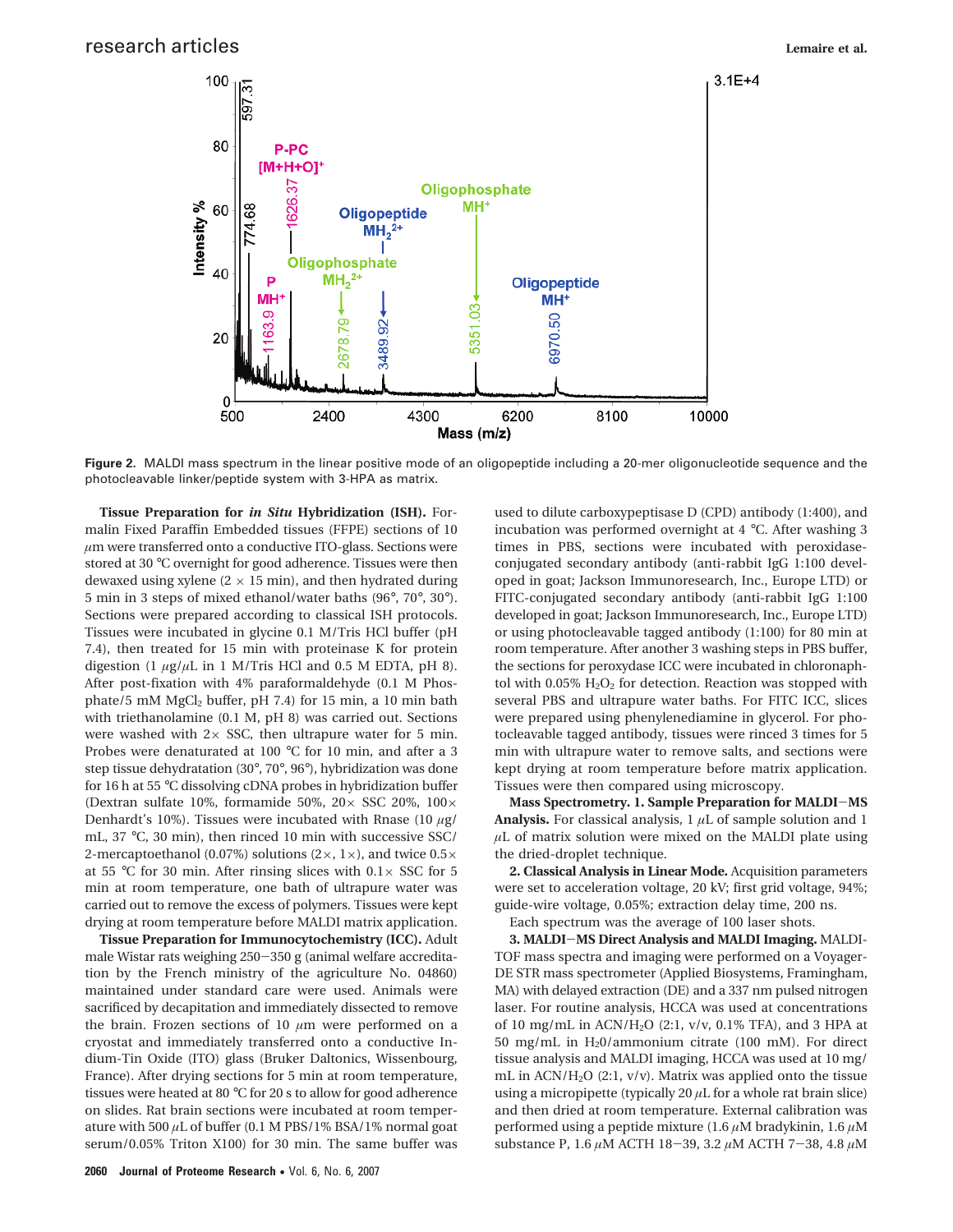

**Figure 3.** MALDI mass spectrum in the reflectron positive mode of three oligopeptides including three different 20-mer oligonucleotides and the photocleavable linker/peptide system with three different peptides as tags with HCCA as matrix.

bovine insulin, and  $4.8 \mu M$  bovine ubiquitin in H<sub>2</sub>O). Slices were visualized in the mass spectrometer using a color CCD camera (SONY). Each recorded mass spectrum is the result of the average of 100 laser shots on the area of interest. Acquisition parameters were set as follow*:* acceleration voltage, 25 kV; first grid voltage, 94%; guide-wire voltage, 0.1%; extraction delay time, 200 ns. Images were reconstructed using MALDI Imaging Tools (MIT, M. Stoeckli, Novartis, Inc., Switzerland). In total, 30 000 points covering the whole slice with 100 laser shots per position were scanned. From each position, the software measures an average mass spectrum with its coordinates on the slice.

#### **Results**

**Photocleavable Tagged Oligonucleotide Probes: mRNA MALDI Imaging.** To evaluate the performances of photodissociation under UV-MALDI, several oligopeptides (20-mers oligonucleotides) presenting a photocleavable moiety were tested. Photodissociation was assumed to induce cleavage directly between the phosphate group and the photoactivable linker15 (see supplementary data, structure 1, Supporting Information). As shown in Figure 2, photocleavage by laser irradiation is efficient and results in the characteristic signal expected for the tag (*m*/*z* 1626.37 noted P-PC). However, the MALDI mass spectrum clearly shows that 100% photocleavage yield is not achieved, since signals corresponding to the whole intact structure are still observed  $(m/z)$  6970.50 for MH<sup>+</sup> ion and 3489.92 for MH2 <sup>2</sup><sup>+</sup> ion). Signals at *m*/*z* 5351.03 and 2678.79 correspond, respectively, to the  $MH^+$  and  $MH_2^{2+}$  of the oligophosphate after photocleavage. Peak broadening from salt adducts and metastable fragmentations decreases mass accuracy, a common occurrence in MALDI oligonucleotide measurements. At *m*/*z* 1163.9, the low-abundance peak was

attributed to a fast cleavage in the gas phase of the linker disulfide bridge liberating the peptide. To study the possibility of using photocleavage under multiplex analysis conditions, a mixture of three oligopeptides corresponding to three different 20-mers oligonucleotides and three different peptides was investigated. As presented in Figure 3, expected characteristic signals of the photodissociation (P-PC) were observed as proved by the presence of peaks at *m*/*z* 1346.95, 1603.74, and 1891.72. As expected from previous data, fast fragmentation ions were also observed (*m*/*z* 1161.87, 1449.88) and were especially intense for one of the peptides. For subsequent experiments, bradykinin was selected because it gives the best sensitivity (100 fmol) and ease of detection in all analytical conditions (P3).

To increase sensitivity by suppressing fast fragmentation signals, a new photocleavable linker/tag system was designed replacing the disulfide bridge by a maleimide group for binding the tag peptide to the photocleavable linker (see supplementary data, structure 2, Supporting Information). Studies performed on this structure clearly demonstrate the suppression of fast fragmentation signal and increase of the expected signal for photocleavage. This photocleavable linker/tag system was used to construct double-stranded cDNA oligonucleotidic probes. Proenkephalin was chosen as the model target mRNA because previous studies gave low background for this molecule's mRNA distribution in the rat brain.<sup>16</sup> Standard untagged and tagged primers bearing the photocleavable linker/tag system were added to the proenkephalin cDNA sequence. Both types of primers were used for RT-PCR amplification and have given the same results in terms of product and yield of amplification. RT-PCR was used to make a 400 bp double-stranded cDNA oligonucleotidic probe (data not shown). The probe was tested in ISH experiments and followed by MALDI analysis of hybridized rat brain tissue sections for tag detection. The mass spectra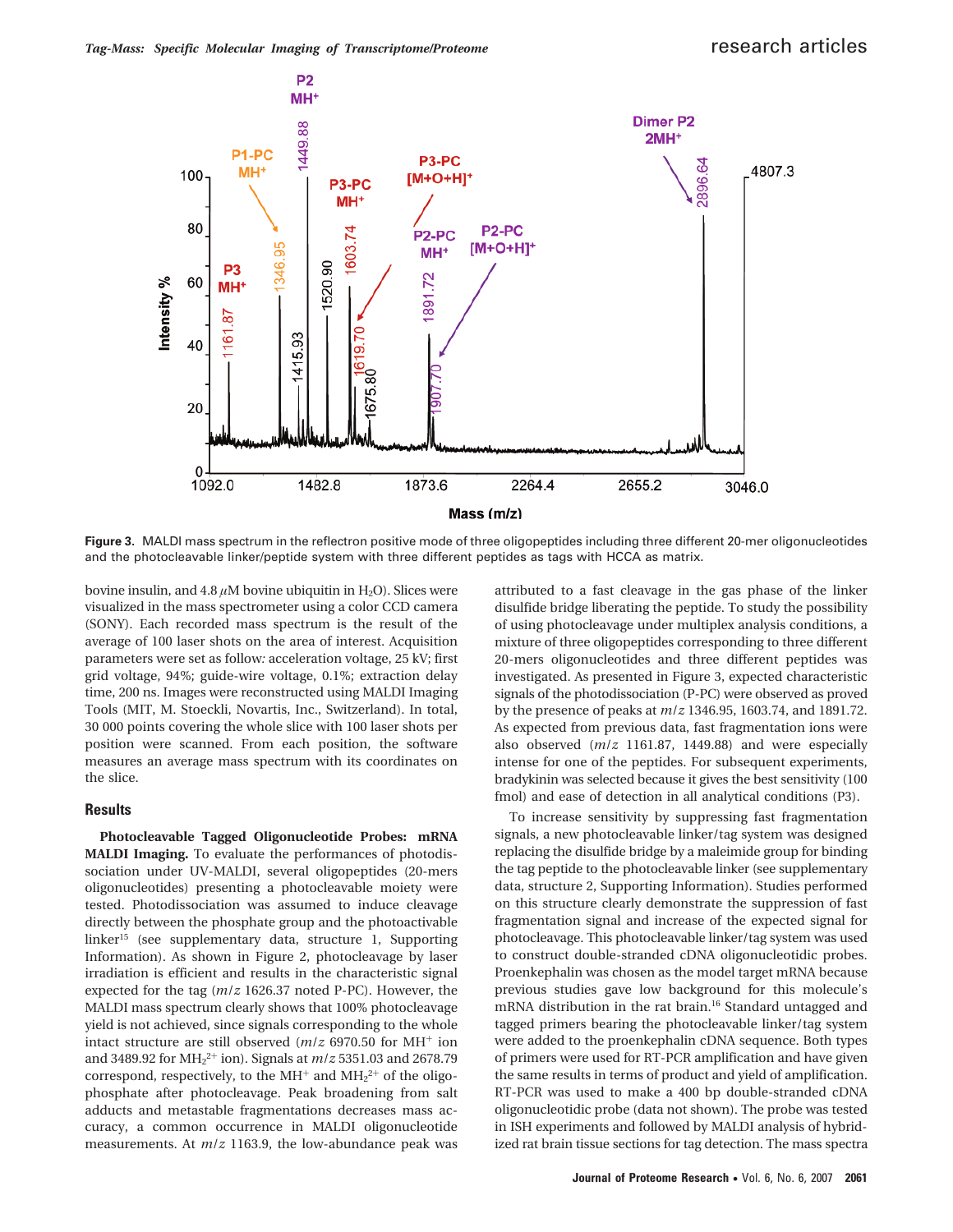

**Figure 4.** (a) Schematic representation of the incorporation of the tagged uracile nucleotide in a single strand RNA probe and (b) developed structure of the U-tagged nucleotide.

obtained clearly demonstrated the possibility of detecting the characteristic ion signal for the tag in some specific region of the section hybridized with the tagged probes. This signal was neither found for control tissue sections with the untagged proenkephalin probe nor for the sense control tissue sections. Although signal intensity for the tag was weak, the feasibility of the proposed strategy was unambiguously demonstrated, it was lacking sensitivity. Therefore, the strategy was slightly modified to improve sensitivity, increase specificity, and facilitate usage.

An alternative approach was developed, based on the labeling of a single desoxyribo nucleotide triphosphate (dNTP). For these experiments desoxyribo uracile triphosphate (dUTP) was chosen and chemically modified with the same photocleavable linker/tag system described above (Figure 4b). This new design keeps both the 5′ and 3′ ends of the nucleotide free, allowing the synthesis of riboprobes containing the modified base by *in vitro* translation. This first step increases the specificity of the method, thus, preventing nonspecific binding to genomic DNA. Moreover, use of a tagged nucleotide leads to the incorporation of one tag for each T nucleotide basis (Figure 4a), increasing sensitivity. Finally, the use of tagged nucleotides

has the very practical consequence that these nucleotides can be incorporated using standard procedures, regardless of the probe being amplified. The dUTP-tagged nucleotides were tested for photocleavage, as shown in Figure 5. Again, the characteristic signal of the tag peptide was observed (*m*/*z* 1163.23), with very good S/N ratio and signal intensity, demonstrating that the maleimide group incorporation prevents fast fragmentation. The dUTP-tagged system was used for amplifying the proenkephalin probe by RT-PCR. As expected from the structure (Figure 4b) and previously described for digoxygenin-tagged uracile (dUTP-DIG) systems,<sup>17</sup> nucleotides ratios had to be optimized, with best results obtained for a ratio 1:3 of tagged dUTP and dTPP (desoxyribo thymine triphosphate). ISH was performed with the multiple tagged proenkephalin amplified probes. MALDI analysis of the hybridized rat brain tissue sections was then carried out and compared to the analysis of adjacent tissue sections hybridized with untagged proenkephalin probe amplified in the same conditions but with unmodified uracile. The characteristic signal of the tag peptide was observed in rat brain tissue for the multiply tagged proenkephalin probe (Figure 6b), whereas this signal never appeared when the untagged probe was used (Figure 6a)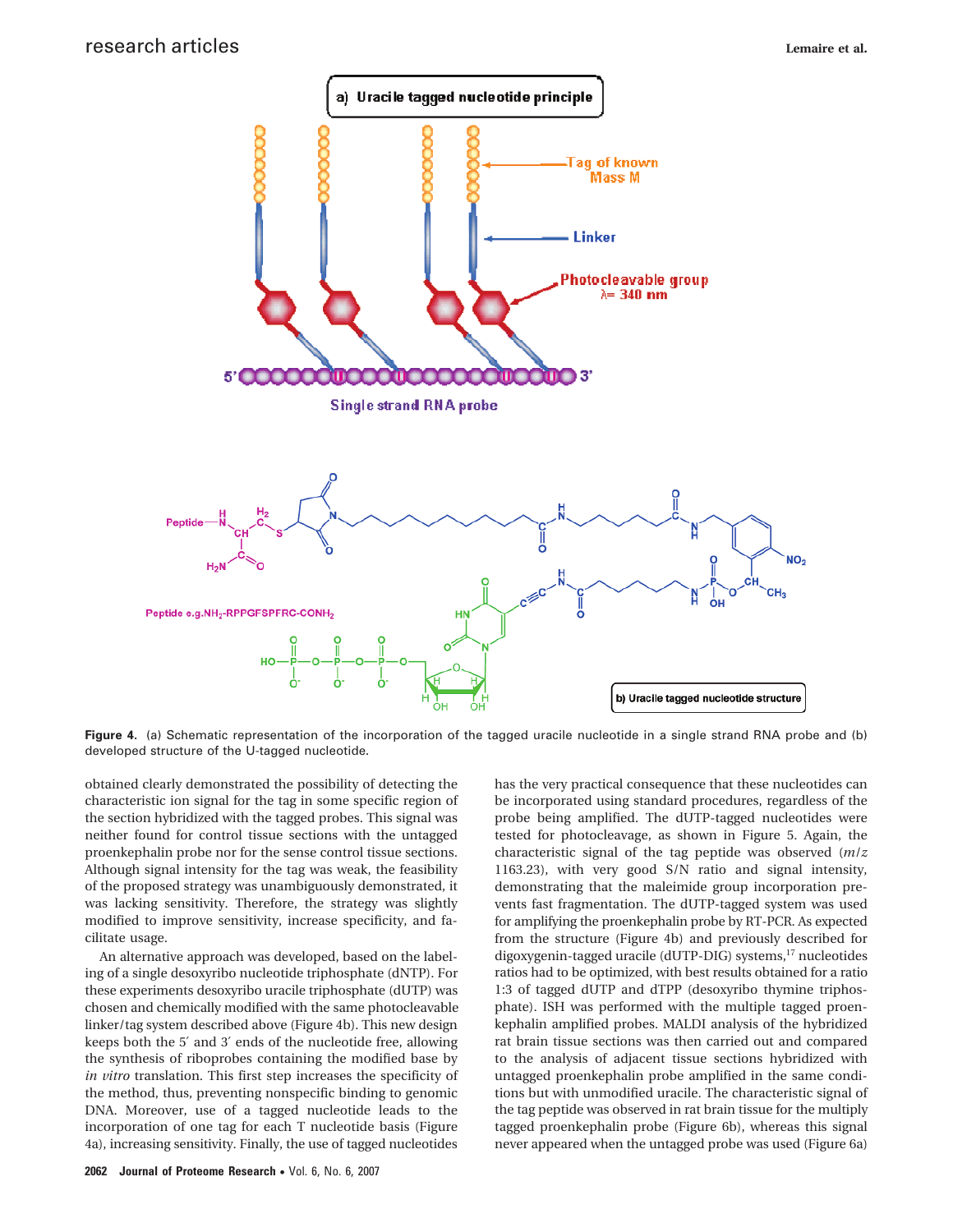

**Figure 5.** MALDI mass spectrum in the reflectron positive mode of the U-tagged nucleotide in solution with HCCA as matrix.

or the sense probe used. As expected, mass spectra reveal a clear increase in detection of the ion corresponding to the tag peptide. MALDI imaging was subsequently performed on this tissue section by scanning the tissue and recording corresponding mass spectra (7000 spots, 100 *µ*m steps). On the basis of the characteristic tag signal (Figure 6b), an image of the molecular distribution of proenkephalin mRNA was reconstructed, as presented in Figure 6e. The image fits the tissue morphology well (Figure 6f) and matches the proenkephalin mRNA distribution obtained by ISH with autoradiography18 or the one obtained in mouse brain with digoxigenin probe<sup>19</sup> (Figure 6c,d). These experiments clearly demonstrate the feasibility of specific mRNA imaging by MALDI mass spectrometry.

**Photocleavable Tagged Antibody Probes for Antigen MALDI Imaging.** The same concept was applied in obtaining specific images of proteins using tagged secondary antibodies. As previously explained, to gain sensitivity and ease of use, secondary antibodies were tagged on the C-terminal part of their Fc chain (Figure 7). Immunohistochemsitry (IHC) experiments were performed with a standard primary antibody directed against the protein of interest, and peroxydase or FITCtagged secondary antibodies were replaced by our specifically modified antibody for MALDI imaging. The tagged antibody was first tested to evaluate the yield of photocleavage and to assess the presence of expected tag signals. Examination of the mass spectra leads to the observation of two characteristic signals for the tag (*m*/*z* 1686.43 and 1703.23). The higher *m*/*z* signal corresponds to the P-PC moiety observed with the oligonucleotide probes. The *m*/*z* 1686.43 signal corresponds to the same moiety minus one oxygen. Such signals have already been described for photocleavable systems, but no mechanism was proposed.15 Two unexpected, less abundant signals were also observed and were attributed to some of the maleimide reaction intermediates remaining in the solution

after purification. As for oligonucleotides, photocleavage with antibodies was highly efficient, resulting in the observation of characteristic tag peptide signal. For further experiments, Carboxypeptidase D was chosen as model target protein for several reasons, in particular its presence in some rat brain regions as known from previous studies and the impossibility of its direct detection by MALDI imaging because of its large mass and nature (membrane protein of 180 kDa).<sup>20</sup> IHC experiments were carried out in parallel on three adjacent rat brain sections using the same primary antibody and comparing our tagged antibody to the same but peroxydase or FITClabeled antibody. As shown in Figures 8a, several signals were observed from the direct analysis of the tissue section with the FITC antibody corresponding to peptides present in the tissue section. The mass spectrum obtained in the same region with the tagged antibody also displays these signals (Figure 8b). However, in this case, two more signals corresponding to the expected signals for the tag peptide were also observed. This tissue section was then kept for MALDI imaging scanning of 30 000 spots, in 100  $\mu$ m steps. On the basis of signal intensity for the characteristic ion at *m*/*z* 1686.43, which is the most abundant one, the image was reconstructed, indirectly giving the image of the protein (Figure 8c). As observed in the figure, very good image resolution was obtained. The protein distribution in the section is perfectly correlated to tissue structure, as observed when comparing to a picture of the section before IHC experiments (Figure 8d). The MALDI image was compared to the results obtained for the enzyme-linked secondary antibody using substrates of peroxydase for the revelation by a precipitation reaction. Both substrates DAB (3,3′-diaminobenzidine tetrahydrochloride) and 4-chloronaphtol of peroxydase were investigated, and results obtained with 4-chloronaphtol revelation are presented Figure 8f. Comparison pictures of 4-chloronapthol or DAB labeling with MALDI images based on the tag detection show that CPD protein is detected in the same area of the brain using both methods,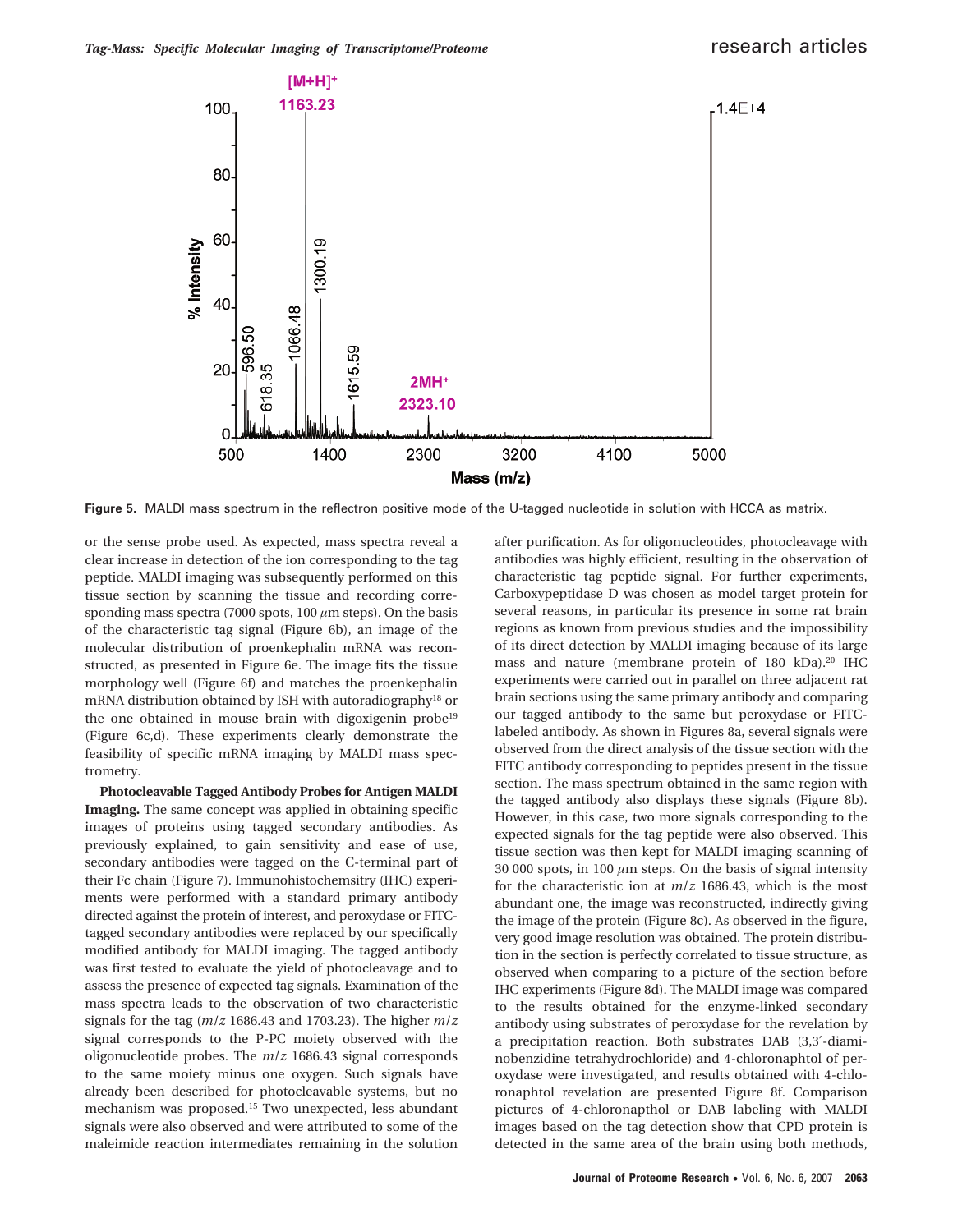

**Figure 6.** Comparative MALDI mass spectra in the linear positive mode recorded on two adjacent rat brain sections in the same region of the brain after ISH of double strand oligonucleotide cDNA probe corresponding to proenkephalin for classical untagged proenkephalin probe (a) and the U-tagged proenkephalin probe (b). (f) Corresponding reconstructed MALDI image on the basis of the tag signal obtained by scanning the tissue section after ISH experiment (7000 spots separated each of 100 *µ*m) compared (e) to proenkephalin mRNA localization in 8-week old male C57BL/6J mouse brain using digoxigenin ISH technique by the Allen Institute (http:// www.brainatlas.org/aba/). For this experiment, colorimetric detection of bound probe is generated by the alkaline phosphatase substrates nitroblue tetrazolium (NBT) and 5-bromo-4-chloro-3-indolyl phosphate (BCIP) that produce a vivid blue/purple particulate reaction product. Figures (c) presents the map/picture representation of the mouse brain and figure (f) the picture of the rat brain section prior to ISH-MALDI imaging experiment.

thus, validating the methodology. However, in some specific areas, such as the hypocampus, CPD was detected with the tag-mass system, while no signal was detected with the precipitation reaction, indicating that the indirect detection by mass spectrometry is more sensitive than classic techniques. Comparing the MALDI image of CPD with the fluorescence image obtained from the section on which the FITC-linked secondary antibody was used (Figure 8e), MALDI appears to present a good sensitivity. It is worth noting that the MALDI molecular strategy gives a more localized signal compared to fluorescence, which is diffuse and presents a significant amount of background noise due to the natural fluorescence of the tissue. Moreover, at low magnification, signals are found in the

same areas by fluorescence and MALDI imaging. These results demonstrate the validity of the strategy for imaging very specific proteins of interest.

## **Discussion**

MALDI imaging is an emerging technology that allows the localization and direct identification on tissue sections of biomolecules. The ability to co-localize in some specific area of the tissue different classes of molecules (e.g., mRNA, proteins, peptides, lipids, drugs) is the key for apprehending molecular mechanisms in living systems. Nevertheless, certain biomolecules cannot be directly imaged, leading to loss of information. We have proposed, here, a new concept for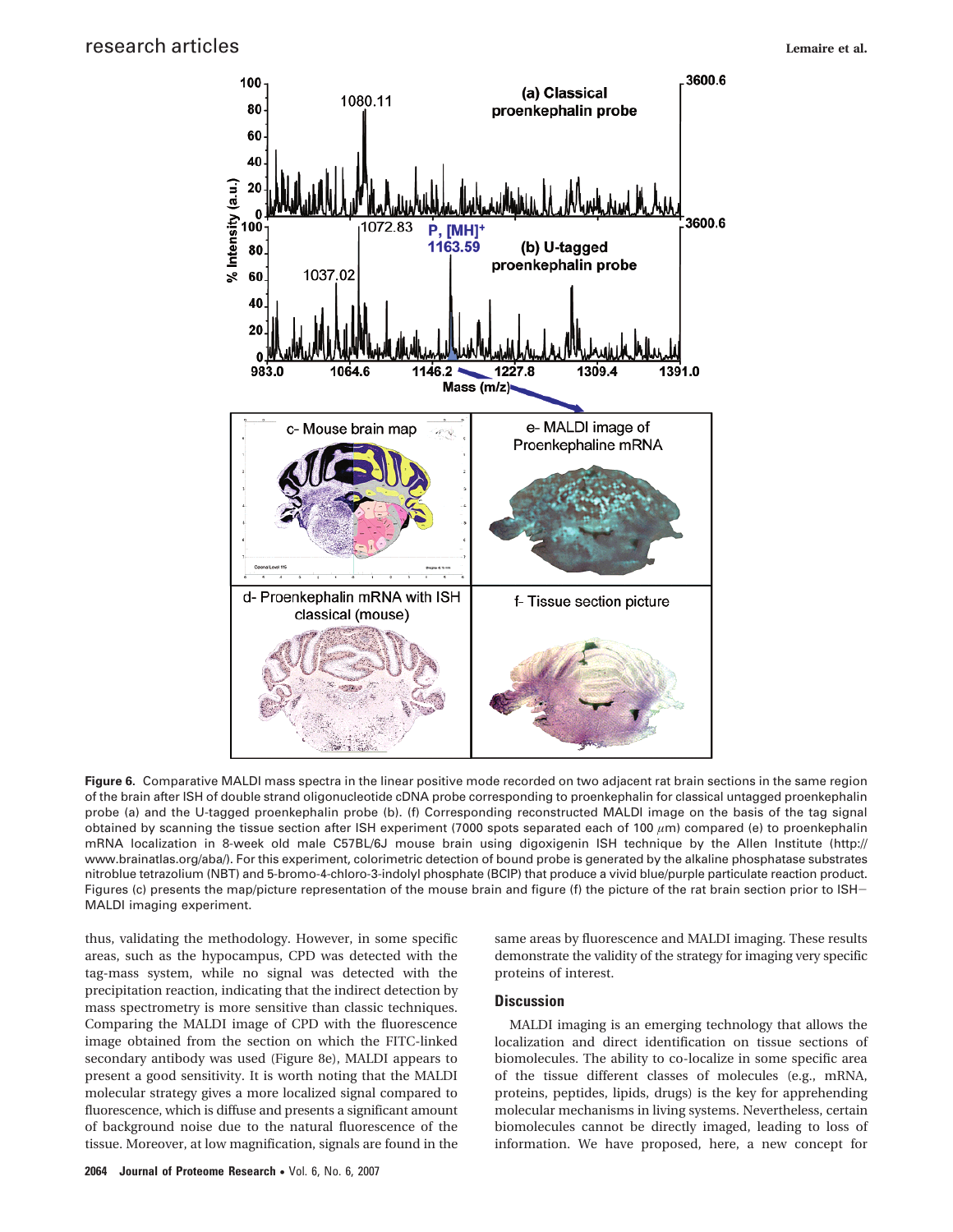

**Figure 7.** Developed structure of the photocleavable linker/tag system modified secondary anti-rabbit antibody.



**Figure 8.** Comparative MALDI mass spectra in the linear positive mode recorded on two adjacent rat brain sections in the same region of the brain after ICC experiment with a primary antibody directed against carboxypeptidase D protein and an anti-rabbit FITC polyclonal secondary antibody (a) or bearing the photocleavable linker/tag system (b). (c) Corresponding MALDI molecular image reconstructed on the tag peptide characteristic ion screening after ICC experiment with the tagged secondary antibody (30 000 spots separated each of 100  $\mu$ m) and (d) rat brain tissue section picture before the ICC experiment. Comparison with pictures of specific region of the adjacent rat brain sections after ICC experiment with FITC labeled secondary antibody and fluorescence detection (e) or peroxydase labeled secondary antibody and revelation with 4-chloronaphtol (f).

allowing their indirect detection, based on tagged photocleavable probes. The strategy was optimized and successfully applied to mRNA and antigens by using, respectively, tagged photocleavable oligonucleotides and secondary antibodies.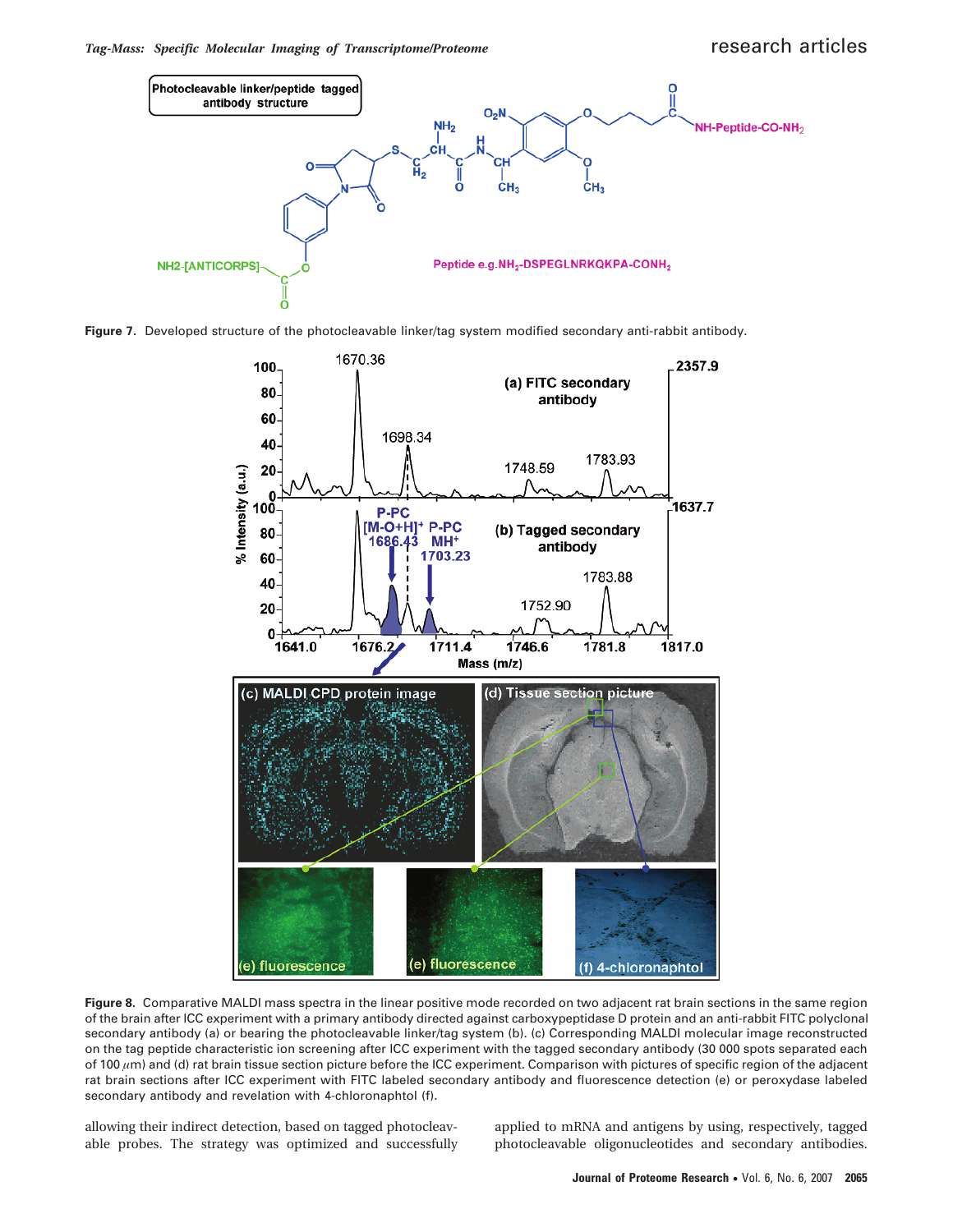

Specific imaging of target biomolecules with photocleavable tagged probes

**Figure 9.** Schematic representation of the concept of specific imaging for different target biomolecules and probes.

Actually, the proof of the proposed concept was demonstrated, but several developments still remain. Actually, MALDI has a quite poor lateral resolution (∼75 *µ*m pixels) very far from classical optical microscope ( $\ll 1$   $\mu$ m), but much effort is currently underway to improve the resolution of MALDI images by using more focused laser systems. On the other hand, even if MALDI's first strength is the possibility to detect numerous biomolecules without any background information required, MALDI specific imaging gives access to specific molecules that could never be directly observed. But why use MALDI rather than well-established methods such as radio elements or fluorescence in combination with microscopy? First, MALDI mass spectrometry is a very sensitive method that still could increase its potential by instrumental and fundamental developments. Radioactivity is very sensitive but very difficult to handle and has advantageously been replaced by fluorescence. Fluorescence is extremely sensitive and resolute but has shortcomings such as signal diffusion, high background, cells' autofluorescence or quenching phenomena, and short lifetimes of the signal. In this respect, mass spectrometry can be advantageous. Moreover, one of the great strength of the "Tag-Mass" system compared to fluorescence will be its multiplex capacities. For fluorescence, only a restricted number of fluorophores are useable, whereas in the present strategy, the number of tags is *a priori* unlimited. The multiplex approach allowing for the simultaneous detection of several mRNA and proteins is currently under investigation. Finally, it has been observed that, in addition to the signal of the tag when analyzing the tissue section, classical signal for peptides and proteins can still be observed. Optimizing the method for

obtaining both classical MALDI signal of tissue section and specific image should give a great strength to MALDI imaging.

## **Conclusion**

We have demonstrated here the application of a new concept for specific imaging of mRNA and proteins, using MALDI mass spectrometry to image target molecules in sectioned tissue. This strategy relies on targeting specific biomolecules with probes that contain a photocleavable linker and a tag moiety that can be photodissociated by MALDI laser irradiation. We have successfully tested this strategy with peptide tags on oligonucloeotide and antibody probes. With this method; we were able to image a 180 kDa membrane protein and proenkephalin mRNA. For oligonucleotides, U-tagged nucleotide probes were found to be the best choice for increased sensitivity and flexibility. Mass spectrometric detection was shown to be very sensitive, yielding distributions of the molecules of interest on whole tissue sections with more sensitivity than most of the classical methods using peroxydase as a substrate, and giving images of molecules that could not be observed directly by MALDI imaging. Such a strategy presents a great potential for multiplex approach and is under investigation. Sensitivity is also tested by optimizing the tag and trying other tag families that could give better signal detection by MALDI. Thus, MALDI matrices or compounds absorbing at the laser wavelength and possibly detectable by Laser Desorption Ionization (LDI) will be investigated to acquire images without the need for the matrix. This strategy can also be extended to other types of